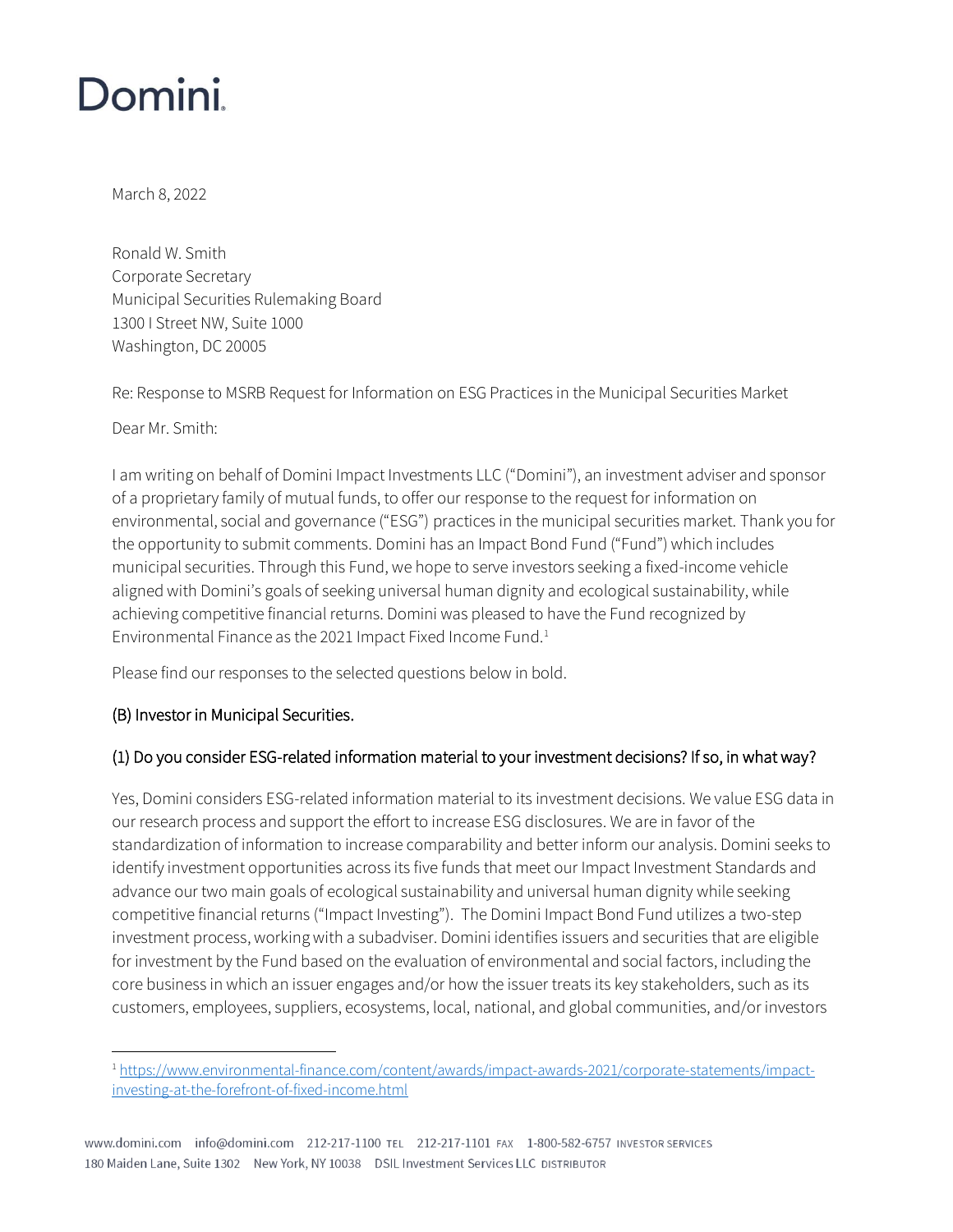("environmental and social factors"). Our definition of material sustainability factors also reflects our belief that issuers that treat their stakeholders— communities, customers, ecosystems, employees, investors, and suppliers well will be rewarded over the long-term. Our Key Performance Indicators (KPIs) guide our analysts ability to capture relevant data within the context of a potential investment's business operations and geographic areas and make issuer-to-issuer comparisons possible.

The Fund's subadviser, Wellington Management Company LLP (the "Subadviser"), evaluates issuer creditworthiness and uses proprietary fundamental research to select investments to buy and sell from among those which Domini has identified as eligible for investment. The Fund will sell securities that Domini determines are no longer eligible for investment based on Domini's ongoing evaluation of environmental and social factors.

For non-corporate issuers, we focus our evaluations on three key themes:

- Increasing access to capital, especially for those historically underserved by the mainstream financial community
- Creating public goods, especially for those most in need
- Filling capital gaps left by current financial practice

These three themes flow from our belief that healthy economies must be built on a strong foundation of fairness and opportunity for all. As an asset class, we believe fixed income is particularly well suited to help address a broad range of economic disparities in our society. Through our evaluations of both quantitative and qualitative data, we identify opportunities for impact across a broad range of issues, including access to affordable housing, education and health care, community revitalization, justice, security, water, social services, rural economic development, and environmental sustainability.

We generally consider municipal bonds to be fundamentally aligned with our investment themes of creating public goods, which are essential to meet basic needs of society, and are often not provided by the private sector. They help finance:

- Essential infrastructure and services such as buildings, roads, and power supplies
- Economic development
- Healthcare facilities and services
- Educational facilities and services
- Other services needed to close the gap between these localities and the rest of society

Municipal bonds can also help to ensure broad access to environmentally beneficial technologies to all members of society. We therefore look to invest in municipal bonds that generate environmentally positive impacts for historically marginalized communities. Municipal issuers have a key role to play in terms of:

- Low-carbon technologies
- Pollution control
- Climate adaptation, such as disaster prevention and recovery

We will seek to avoid purchasing the relatively few government-issued bonds that are explicitly issued to finance the development of projects which are fundamentally misaligned with our investment objectives,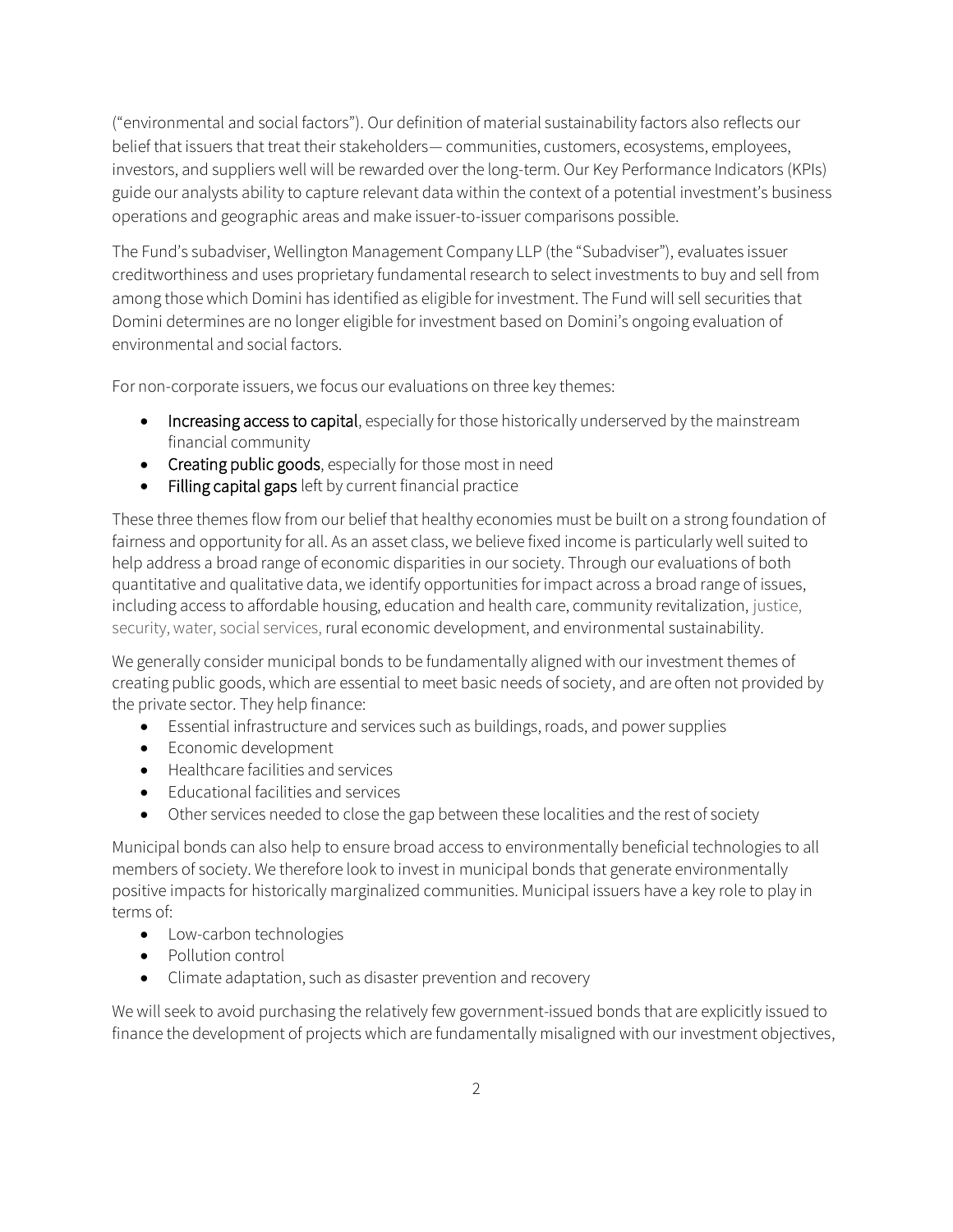such as weapons and firearms, nuclear power, fossil fuels, for profit prisons and immigration detention centers, and alcohol, tobacco, and gambling.

We may approve an issuance at the security level even if the issuer is generally excluded, if we determine the use of proceeds is aligned with our Impact Investment Standards.

In evaluating a municipal issuer, we generally review the following factors: governance systems, whether it has a history of prudent use of public funds or a recurring pattern of widespread misappropriation of funds, the presence of corruption, controversies, or excessive fines. We evaluate municipal issuers' stakeholder relations, such as employee relations, or if there is community support or opposition to a project. To the extent available and relevant, we also seek information on outcomes for constituencies, related to health, environment, quality schools, affordability of housing, and equity. For general obligation offerings, the security is approved at an issuer level. If an issuer has several mandates, we consider alignment of the use of proceeds for the mandate with the Domini Standards.

We analyze the use of proceeds and the community that will be served. We look to purchase municipal bonds that address climate change, for example through the financing of low-carbon and climateresilient infrastructure, and support historically underserved communities by providing increased access, for example through healthcare, education, and increased access to capital. We also look for information about the community intended to be served, for example with median household income, demographic information, or rate of insured/uninsured (for health-related issuances). In our research, we also look for ongoing disclosure on the outcomes of the financing, whether the public funds reach the intended recipients and achieve the intended purpose, and how it helped the community achieve improved outcomes.

## (2) Do you generally have access to all the ESG-related information you need to make an informed investment decision? If so, can you identify the source(s) of the information you use (e.g., municipal issuer disclosures on the EMMA® website, other municipal issuer communications, time-of-trade disclosures, third-party data vendors or proprietary analyses)? If not, please identify the gaps in information and market transparency.

Yes, we generally have access to all the ESG-related information to make an informed investment decision. However, we note there is a wide disparity in the availability and quality of sustainability disclosures among fixed income issuers, especially on systemic risks such as climate change, community impacts, and racial justice.

Domini analysts conduct research to evaluate issuer and/or each offering's alignment with the Domini Impact Investment Standards. The offering document is our primary source of information, and we also rely on other publicly available information, analysis, or data. We also use other issuer specific information, such as websites and annual reports, and press.

The timeline for reviewing a fixed income offering is generally quite compressed, and when using a subadviser it is further compressed due to the communication between entities. While information is generally available in a timely manner, locating it among different sources within a compressed timeline may present a challenge linked to market transparency. The EMMA website may be useful, but given the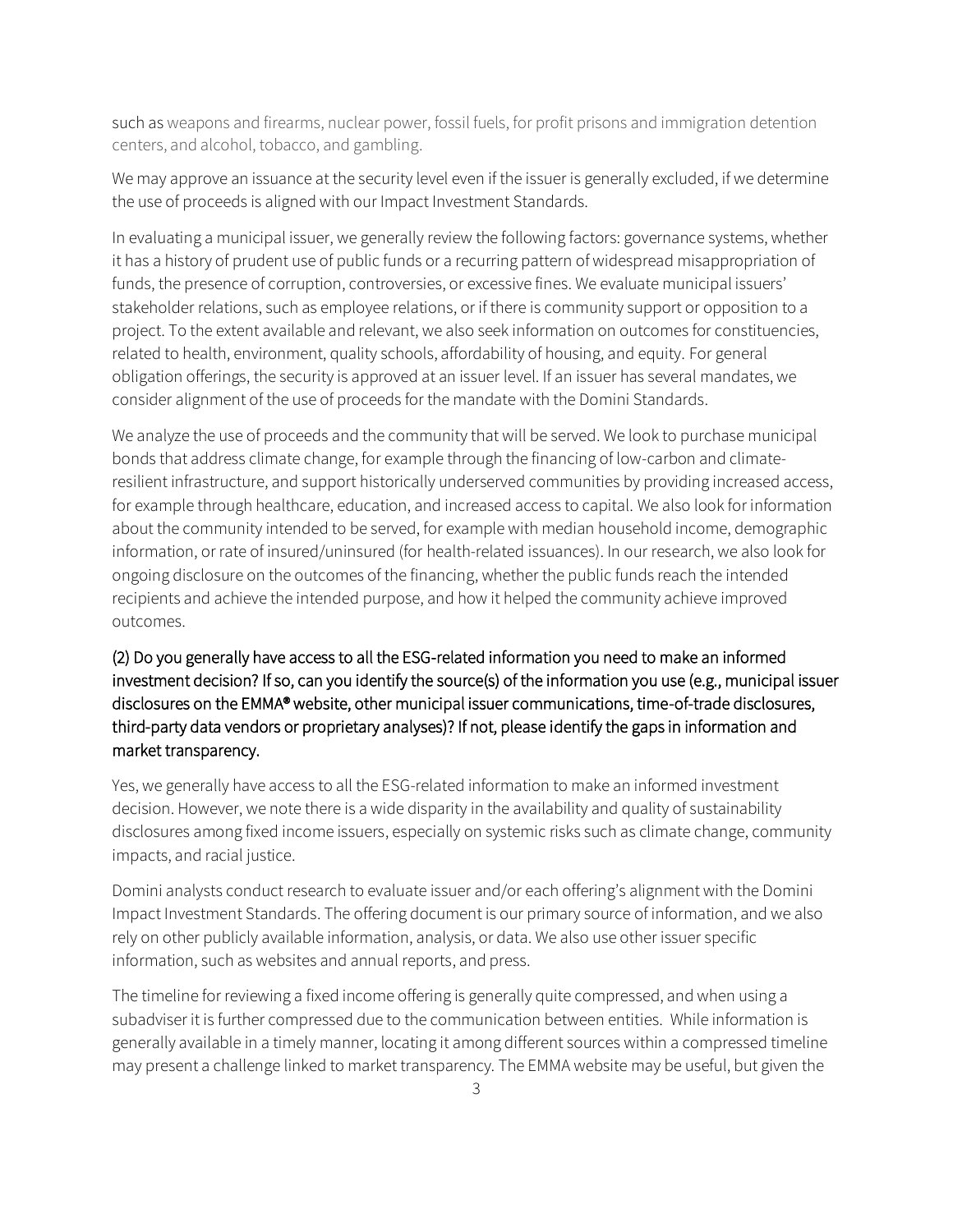compressed timeline, we note the importance of the ease and efficiency of use, and timely uploading of the initial offering information into the EMMA platform.

# (3) Does your expectation as to the availability and sufficiency of ESG related information change depending on whether the purchase of municipal securities is made in the primary market or the secondary market? If so, how?

Our expectations on the availability and sufficiency of ESG information does not generally change if the offering is in the primary versus secondary market and our process and evaluation is the same. Once on offering is approved for alignment with our Impact Investment Standards in the primary market, it is eligible to be purchased on the secondary market by the Sub-adviser. However, we note that the quality and quantity of ESG data may be greater once an issuance is on the secondary market.

Secondary market offerings often contain information that is useful for an ESG analysis, including information on the specific project, whether there are controversies related to a project, information on the issuer, and governance information. Ongoing disclosure on use of proceeds and material changes in the issuer's ESG profile is important for any bond issuance. In addition, this information is helpful for proper pricing of the secondary market by providing continued information and progress reporting to ensure the intended purpose is being met and the operations are still intact.

# (4) In light of the potential availability of ESG-related information from other sources, how can municipal issuers best present and disseminate their ESG-related information to investors? What topic areas do you believe are most relevant for municipal issuers to include when providing ESG-Related Disclosures? In your view, is it sufficient for ESG-Related Disclosures to just describe material ESG related risk factors? Is there a benefit to municipal issuers further describing the initiatives and other projects they are pursuing to address such risks?

Municipal issuers are encouraged to provide comprehensive, quality, reliable information in a timely manner in a format that is accessible, such as their websites, ESG or Sustainability Reports or ESG Tear sheets for issuances. It is valuable for municipal issuers to define not only their material ESG related risk factors, but also, the policies, management systems, evaluation tools, grievance mechanisms, and consultation processes to manage these risks and opportunities. It is also useful to have disclosure of impact assessments on relevant ESG factors and progress of the deal financed, includingwith ESG targets and metrics.

The topic areas that Domini believes are most relevant for municipal issuers to include when providing ESG related disclosures include, climate change, physical climate risk, water risk, pollution abatement efforts. We also want to understand the constituency served by a project, efforts on diversity, equity, and inclusion, access, and affordability.<sup>2</sup>

Issues of Inequality, Social Impacts, and Systemic Racism

<sup>2</sup> See, Bruno, Christopher and Henisz, Witold Jerzy, Environmental, Social, and Governance (ESG) Factors and Municipal Bond Yields (February 17, 2022)[. https://papers.ssrn.com/sol3/papers.cfm?abstract\\_id=4035995](https://papers.ssrn.com/sol3/papers.cfm?abstract_id=4035995)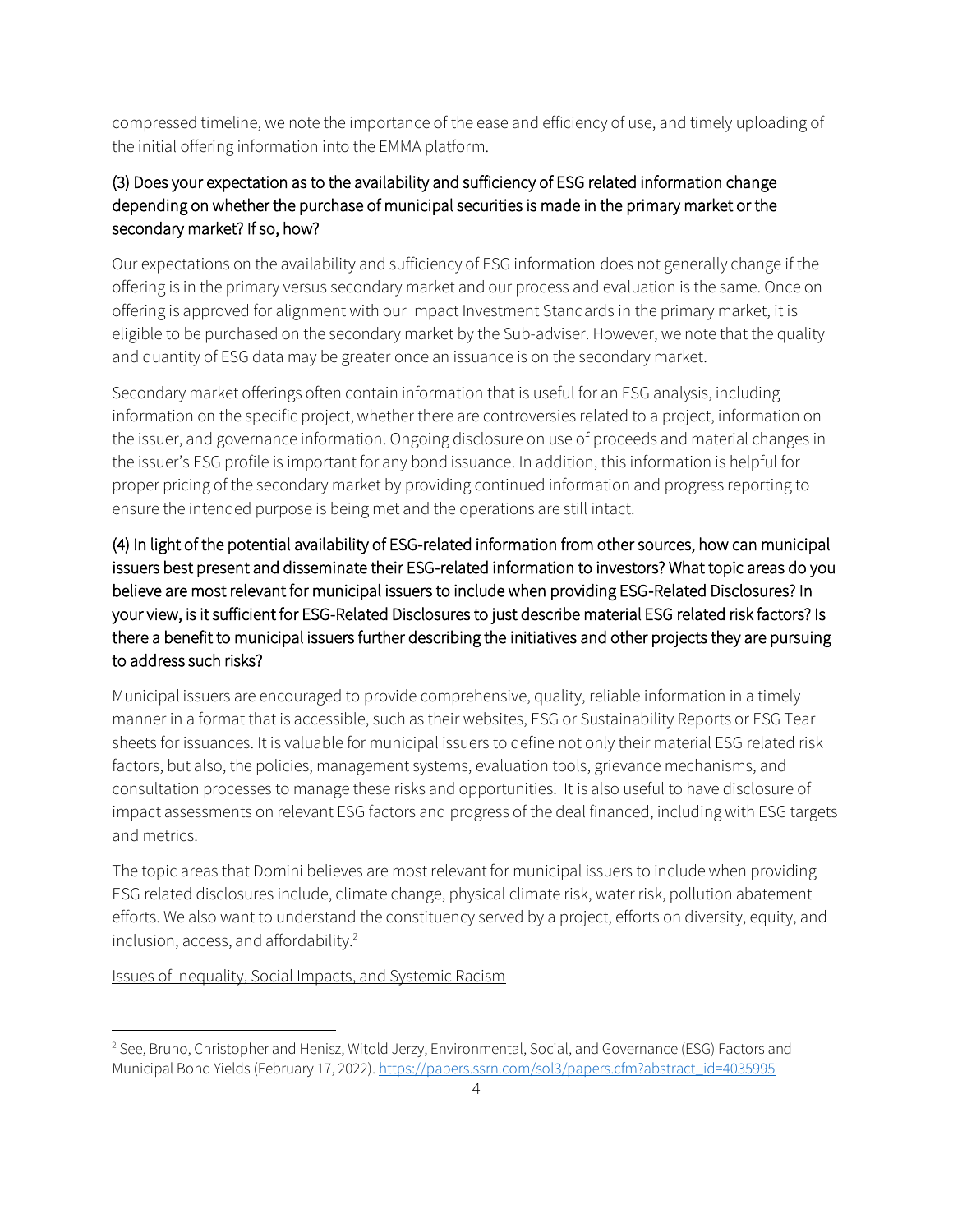It is important to consider the impact on marginalized and poor communities, especially with respect to infrastructure and housing. Marginalized communities often face special and additional challenges, especially those related to historical oppression including legal, and structural oppression. It is useful for municipal issuers to disclose information on the community composition, the impacts of the issuance on those communities, the existence of a racial wealth gap and how that may be addressed through the project, connections to criminal justice, policing, and prisons, the presence of income inequality and poverty, and how each of these constituencies or factors may be impacted or addressed by the issuance.<sup>3</sup> It is also helpful to have information on access, availability, and quality of services, especially for historically marginalized communities, including outcomes for students in schools, availability of quality affordable housing, infrastructure, or health care. Proceeds may also be used to replace and repair critical infrastructure, which may be especially necessary where lack of infrastructure has led to worse outcomes for marginalized communities. Disclosure might address the following questions: How, if at all is the issuance increase access to capital for Black, Indigenous, and People of Color (BIPOC) communities through programs such as home ownership, land ownership, or financial services and technical assistance; how is workplace equity for BIPOC addressed through this issuance, for example through BIPOC representation on senior leadership, wage equity, DEI initiatives, or workplace health and safety; how does this issuance increase the availability, access, and affordability of products and services to BIPOC or people living in poverty in an inclusive and affordable manner.

#### Greenhouse Gas (GHG) Emissions

Disclosure of Scope 1, 2 and 3 emissions as defined by the GHG Corporate Reporting Protocol is essential for investors to understand and address climate risk and is especially critical for any investors committed to GHG emissions goals (e.g., net zero by 2050 or sooner). These disclosures should include an inventory of direct and indirect emissions as well as time bound targets for emissions reductions and progress towards those targets. Additionally, emissions data should be disaggregated to the zip code level both for the purposes of future auditing and to understand community, racial and climate justice impacts.

#### Physical Risk

It is important to identify physical climate-related risks associated with a project, for example related to an infrastructure project, where long-term scenario planning is needed. Disclosure of the risks and management systems to mitigate or prevent those risks is helpful, noting that the physical location of an issuer or project may contribute to increased physical risk. Evaluation and disclosure of these risks and impacts is especially relevant among municipal issuers due to their place-based and mission-constrained operations.

#### Ecosystems, Nature, and Biodiversity

It is useful to provide evaluation and disclosure of the systemic risks related to ecosystems, forests, biodiversity, and nature. The stability of the global food system and risks related to infectious disease are

<sup>&</sup>lt;sup>3</sup> See Capital at a Crossroads: Redirecting Capital to Accelerate Racial Equity, Croatan Institute, https://croataninstitute.org/2021/10/19/capital-at-a-crossroads-redirecting-capital-to-accelerate-racial-equity/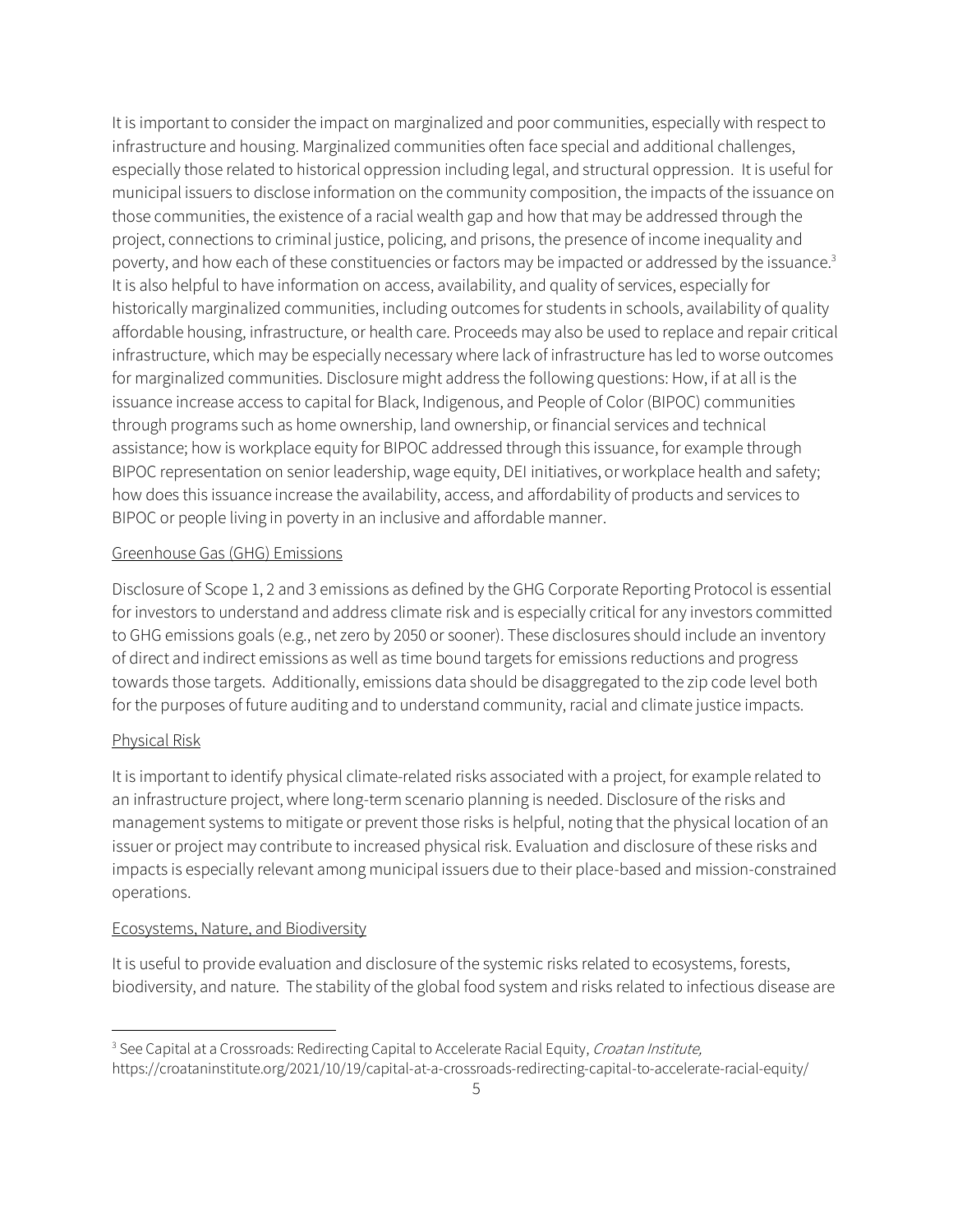just two examples of major systemic risks related to nature loss. The interconnection of biodiversity with climate change is also relevant – the continued loss of forests and the disruption of ocean ecosystems will affect nature's ability to store carbon and may impact the ability to align with a 1.5 degree scenario. Municipal issuers are encouraged to disclose potential nature impacts or dependencies, biodiversity risks, impacts on ecosystems, and use emerging work on biodiversity and nature disclosures by the Partnership for Biodiversity Accounting Financials, the Task Force on Nature Related Disclosures ("TNFD"), the Natural Capital Finance Alliance, the World Benchmarking Alliance and others.

#### Systemic Risks

Disclosure requirements should capture policies, practice and performance related to these systemic risks in addition to issuer specific ESG risks and opportunities. These issues may pose systemic risks, or non-diversifiable risks, to investors. Issues like climate risk, transition risk, income inequality, systemic racism, gender equity, and access are largely overlooked by Modern Portfolio Theory ("MPT"). MPT, which is the basis of much contemporary investing, focuses instead on reducing risk through diversification. Yet more recent research demonstrates that these systemic issues are both highly financially material<sup>4</sup> and can be affected by investor action.<sup>5</sup>

One example is access to healthcare. As observed during the COVID-19 pandemic, the inability of localities to meet a surge in increased need for healthcare required restrictions in commerce, loss of municipal revenue, and the potential collapse of these markets (exasperated by balanced budget constraints). With adequate and healthy society, this systemic risk would be mitigated or eliminated.

The practice of ESG investing has begun to address these risks and opportunities but has been hindered by a lack of robust, consistent, and comparable data. Ensuring equitable, timely, and consistent access to information will help improve overall fairness and efficiency in the market.

## (5) Certain market participants have expressed concerns that, while analysts and investors have expressed their desire for more standardized ESG-Related Disclosures, there is no consensus on which data and metrics are important or essential.

Do you believe such disclosures should be standardized? Do you believe there is a consensus on which data and metrics are important or essential? If so, can you provide insight as to what consensus you believe does or could exist? If not, what barriers do you believe exist in reaching a consensus?

<sup>&</sup>lt;sup>4</sup> See, for example: Dasgupta, Partha, *The Economics of Biodiversity: The Dasgupta Review*, HM Treasury (February 21), available at[: https://www.gov.uk/government/publications/final-report-the-economics-of-biodiversity-the](https://www.gov.uk/government/publications/final-report-the-economics-of-biodiversity-the-dasgupta-review)[dasgupta-review](https://www.gov.uk/government/publications/final-report-the-economics-of-biodiversity-the-dasgupta-review) and Lydenberg, Musuraca, Burkart and Clark, Why and How Investors Can Respond to Income Inequality, UNPRI (2018), available at[: https://www.unpri.org/download?ac=5599.](https://www.unpri.org/download?ac=5599)

<sup>&</sup>lt;sup>5</sup> See, for example: Lukomnik and Hawley, *Moving Beyond Modern Portfolio Theory: 1st Edition,* Routledge (April 2021), and Burkart and Lydenberg, 21st Century Investing: Redirecting Financial Strategies to Drive Systems Change, Berrett-Koehler Publishers (April 2021).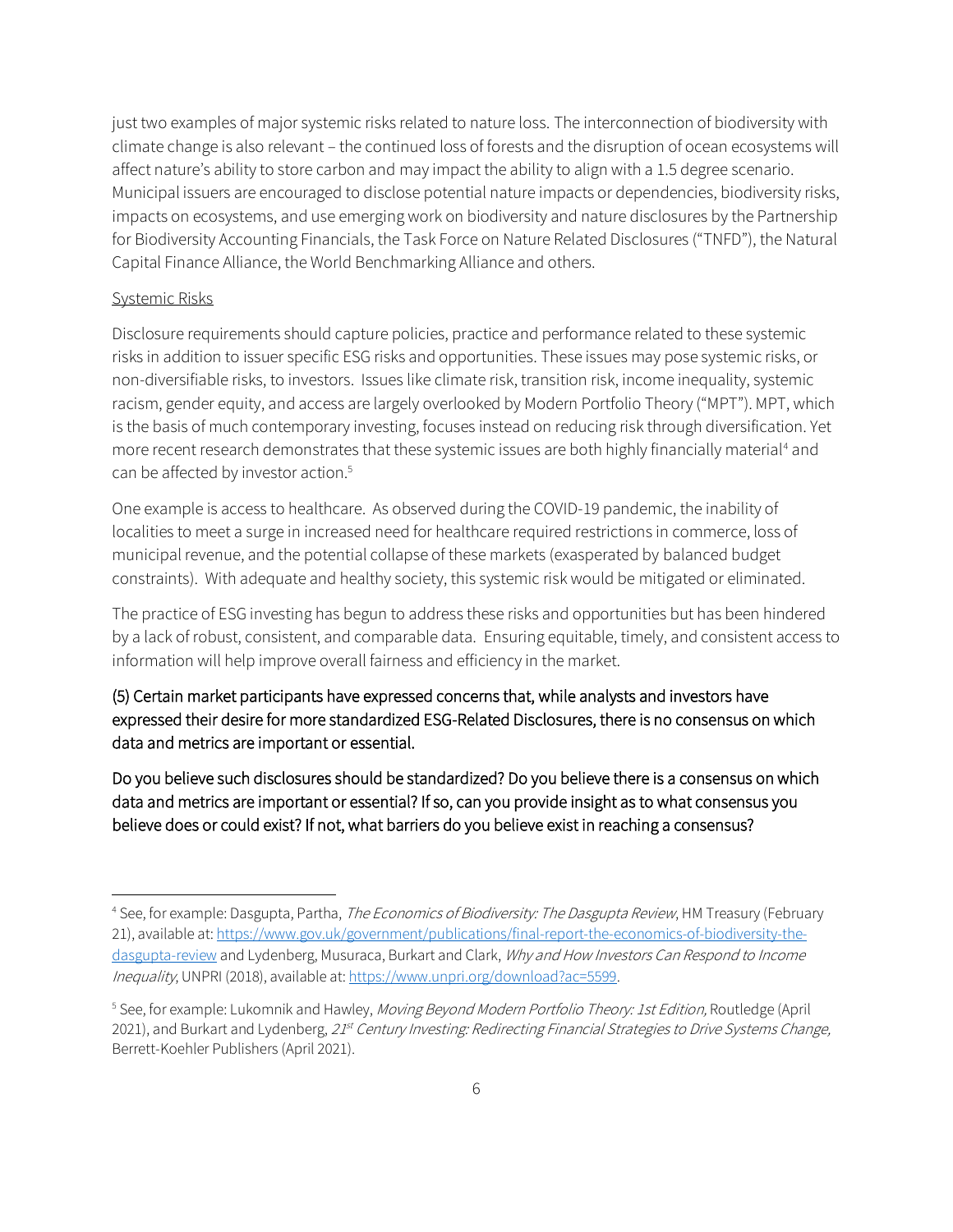Yes, issuers should adopt peer-relative standardized disclosure. We anticipate that the Securities and Exchange Commission will be addressing issues related to climate risk and human capital management. To the extent possible, we strongly encourage alignment around expectations and disclosure standards.

While there may not yet be consensus on which data and metrics are important or essential for all ESG disclosure, there are widely accepted frameworks. These include the UN Sustainable Development Goals, UN Guiding Principles Reporting Framework, Global Reporting Initiative, Sustainability Accounting Standards Board (SASB), Taskforce on Climate Related Financial Disclosures (TCFD), or CDP. The information generated by a TCFD report provides valuable insight on how climate risks are understood, the governance, scenarios, and targets. barrier may be lack of relevant expertise among issuers and their staff on relevant ESG information and emerging investor expectations. An additional barrier to reaching consensus may be the lack of dialogue between issuers, issuer representatives, and investors to discuss which information is relevant, likely use cases, expectations on disclosure, and challenges from the issuer perspective to gathering and disclosing that data. There may also be different priorities and expectations for types of disclosure among investors in order to fulfill their investment strategies.

## (6) When purchasing municipal securities for ESG-Designated Funds, what ESG-related information is most useful for the investment decision? How do fund managers screen securities to ensure that they meet a fund's criteria? Once purchased, what information is most relevant in assessing that a security continues to meet the ESG criteria established for an ESG-Designated Fund?

As discussed above, the most relevant information to evaluate the alignment of an issuance with the Domini Impact Investment Standards is a review of the use of proceeds and the overall aim of the issuer, as it relates to environmental and social topics. For example, on the issue of addressing climate change, evaluation of the physical climate risks and whether an issuer or security is exposed to extreme weather events, flooding, or fires. Information on whether there are disparate climate impacts for different communities related to race, income, or other factors is also useful. It is useful to have information on how the issuer intends to achieve its stated environmental objectives, whether its objectives are grounded in climate science and data-driven solutions, and how the effectiveness will be monitored.

Once a security is purchased, we seek information about the continuation of approved aims/ business of the issuer; appropriate use of proceeds; and outcomes for the constituency that it serves.<sup>6</sup> It is also relevant whether the issuer/project is being evaluated by a third-party and whether it continues to meet auditing expectations.

## (7) When purchasing ESG-Labeled Bonds, do you evaluate municipal securities with an independent certification differently from bonds that do not have such a certification? If so, how? If not, why not? In your view, what are the benefits to an investor of purchasing a bond with an independent certification?

At Domini we evaluate each opportunity at the security or issuer level and assess its alignment with our Impact Investment Standards, regardless of whether it is an ESG labeled bond. In the case of labeled

<sup>6</sup> See SOCIAL JUSTICE BONDS ACTIVEST A New Model for Equitable Infrastructure Investment (April 2021), [https://www.activest.org/wp-content/uploads/2020/11/Social\\_Justice\\_Bonds\\_ACTIVEST\\_Apr2021.pdf](https://www.activest.org/wp-content/uploads/2020/11/Social_Justice_Bonds_ACTIVEST_Apr2021.pdf)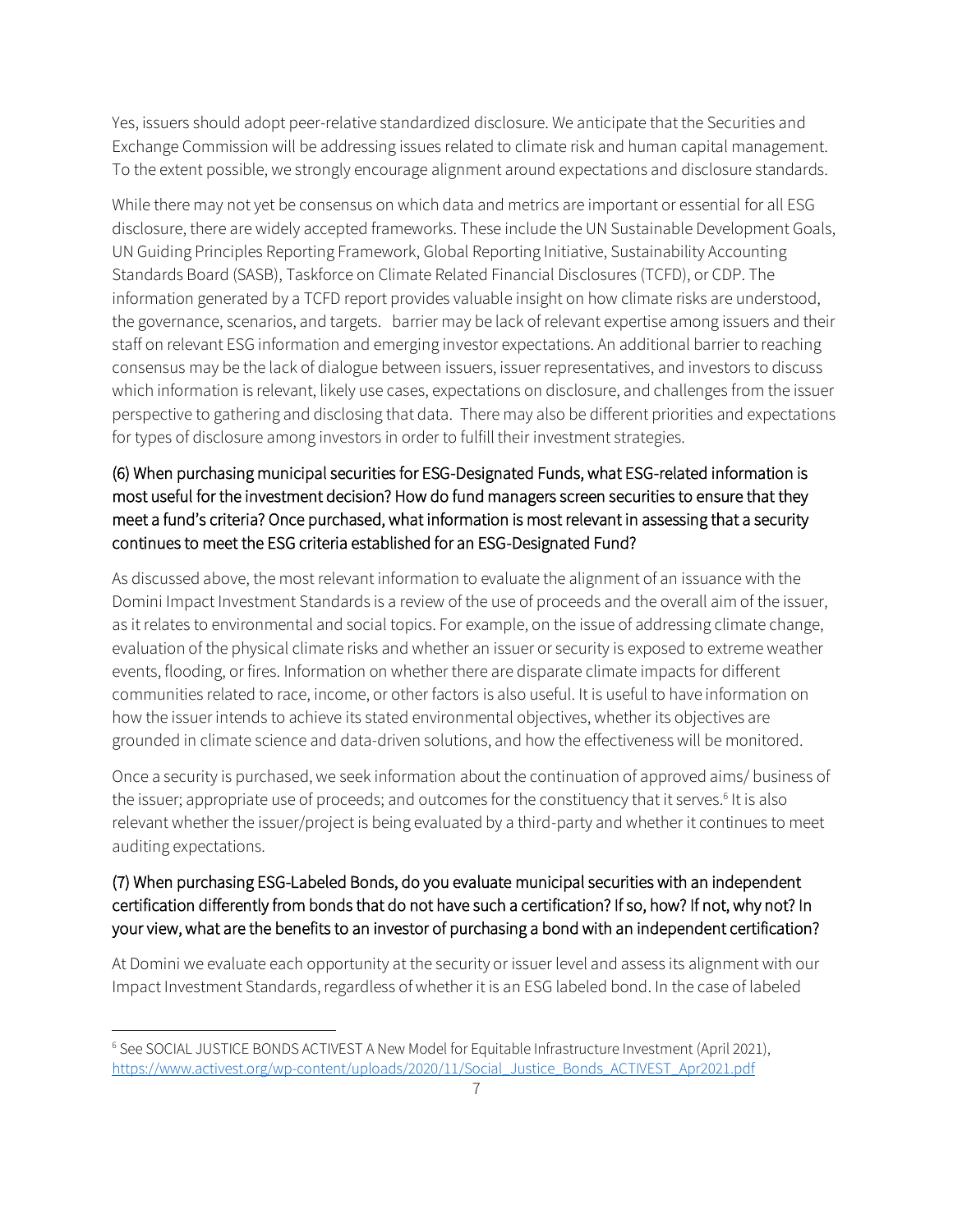bonds, we consider the second-party opinion issued for labeled bonds as part of our analysis, but while disclosure within such certification may be helpful input for our evaluation, we do not rely solely on external certifications, scores, labels, or rankings to make investment decision. In fact, there are cases where a bond is labeled as "green", and we do not determine that this bond furthers ecological sustainability in an additive way.

As the market matures and expectations are clarified, it will be helpful to have ESG data that has been verified or audited. It is also important to maintain robust expectations (for example to align with climate science) and monitor adherence of the use of proceeds to the stated ESG objectives.

## (E) All Market Participants

(2) There are a number of organizations establishing voluntary standards for the issuance of ESG-Labeled Bonds, such as the ICMA and CBI. Does the availability of these voluntary, marketbased standards provide adequate guidance for issuers and transparency for investors in the municipal securities market? If not, what additional guidance or transparency do you believe are warranted with respect to ESG-Labeled Bonds?

Clear and consistent standards, with rigorous expectations grounded in climate science or relevant substantive standards, such as the SDGs or human rights norms, are important. The presence of processes to monitor adherence to those expectations will also help to improve the relevance and benefit of standards.<sup>7</sup>

# (4) There are numerous vendors providing ESG data for the municipal securities market. Does unequal access to ESG data result in disparate impacts to investors and other market participants? Does competing ESG data create investor confusion? How could the MSRB use the EMMA website to reduce information asymmetry or investor confusion?

We are seeking consistency, reliability, and availability of timely data to all market participants. Ideally, all material ESG issues should be free of charge, readily available through publicly accessible websites, such as through EMMA. We believe EMMA has significant potential. Standardization of expectations is also important to ensure clarity and avoid misleading or contradictory analyses of data.

In addition to ensuring information is accessible to the investor community through relevant channels, information should be made accessible to relevant stakeholders. This is especially true for public entities which are addressing material ESG information as these securities are intended to provide social or environmental benefits. Additional consultations or rulemaking regarding ESG disclosure may be beneficial to provide the opportunity for all stakeholders to provide input and share their perspective, especially on topics that require broader consensus such as climate-related risks or diversity information (both gender and race/ethnicity).

<sup>&</sup>lt;sup>7</sup> A Framework for Strengthening Municipal Market Green Bond Labeling, Center for American Progress, <https://www.americanprogress.org/article/framework-strengthening-municipal-market-green-bond-labeling/>